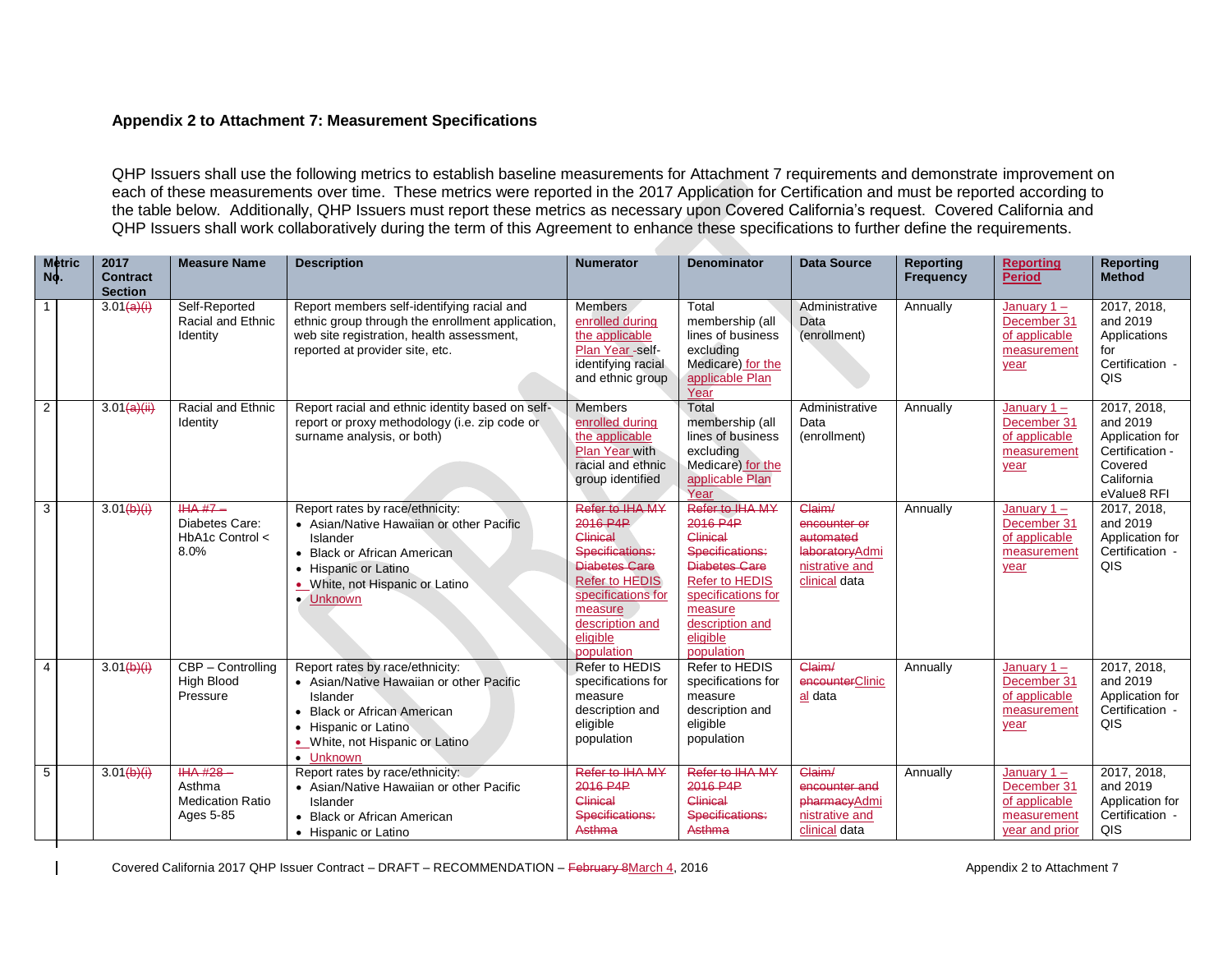| <b>Metric</b><br>No. | 2017<br><b>Contract</b><br><b>Section</b> | <b>Measure Name</b>                                                                                                                                                                 | <b>Description</b>                                                                                                                                                                                                                     | <b>Numerator</b>                                                                                                                                                                                                                                           | <b>Denominator</b>                                                                                                                                                                                                                                                    | Data Source                                          | Reporting<br>Frequency | <b>Reporting</b><br><b>Period</b>                                    | <b>Reporting</b><br><b>Method</b>                                    |
|----------------------|-------------------------------------------|-------------------------------------------------------------------------------------------------------------------------------------------------------------------------------------|----------------------------------------------------------------------------------------------------------------------------------------------------------------------------------------------------------------------------------------|------------------------------------------------------------------------------------------------------------------------------------------------------------------------------------------------------------------------------------------------------------|-----------------------------------------------------------------------------------------------------------------------------------------------------------------------------------------------------------------------------------------------------------------------|------------------------------------------------------|------------------------|----------------------------------------------------------------------|----------------------------------------------------------------------|
|                      |                                           |                                                                                                                                                                                     | • White, not Hispanic or Latino<br>• Unknown                                                                                                                                                                                           | <b>Medication Ratio</b><br>Refer to HEDIS<br>specifications for<br>measure<br>description and<br>eligible<br>population                                                                                                                                    | <b>Medication Ratio</b><br><b>Refer to HEDIS</b><br>specifications for<br>measure<br>description and<br>eligible<br>population                                                                                                                                        |                                                      |                        | measurement<br>year                                                  |                                                                      |
| 6                    | 3.01(b)(i)                                | $AMM -$<br>Antidepressant<br><b>Medication</b><br>Management<br>Depression<br>Response at<br><b>Twelve</b><br><b>Months-Progress</b><br><b>Towards</b><br>Remission - NQF<br># 1885 | Report rates by race/ethnicity:<br>• Asian/Native Hawaiian or other Pacific<br>Islander<br>• Black or African American<br>• Hispanic or Latino<br>. White, not Hispanic or Latino<br>• Unknown                                         | Refer to <b>HEDIS</b><br><b>MN Community</b><br>Measurement<br>specifications for<br>measure<br>description and<br>eligible<br>population                                                                                                                  | Refer to <b>HEDIS</b><br><b>MN Community</b><br><b>Measurement</b><br>specifications for<br>measure<br>description and<br>eligible<br>population                                                                                                                      | Claim/<br>encounter and<br>pharmacyClinic<br>al data | Annually               | January $1 -$<br>December 31<br>of applicable<br>measurement<br>year | 2017, 2018,<br>and 2019<br>Application for<br>Certification -<br>QIS |
| $\overline{7}$       | 3.01(b)(i)                                | <b>Hospital</b><br><b>Admission Rate</b><br>for Diabetes<br><b>Uncontrolled</b><br><b>Diabetes</b><br><b>Admission Rate</b><br>$($ PQI 14) – NQF #<br>0638                          | Apply only to members with diabetes.<br>Report rates by race/ethnicity:<br>• Asian/Native Hawaiian or other Pacific<br>Islander<br>• Black or African American<br>• Hispanic or Latino<br>. White, not Hispanic or Latino<br>• Unknown | <b>Hospital</b><br>admissions for<br>any reason<br>excluding trauma<br>among members<br>with diabetes<br>fuse HEDIS<br>eligible<br>population<br>definition for<br>diabetes)Refer<br>to AHRQ<br>measure<br>specifications for<br>numerator<br>description. | <b>Members with</b><br>diabetes (use<br><b>HEDIS eligible</b><br>population<br>definition for<br>diabetes) Refer<br>to AHRQ<br>measure<br>specifications for<br>denominator<br>description. Use<br><b>HEDIS</b> eligible<br>population<br>definition for<br>diabetes. | Claim/<br>encounterAdmi<br>nistrative data           | Annually               | January $1 -$<br>December 31<br>of applicable<br>measurement<br>year | 2017, 2018,<br>and 2019<br>Application for<br>Certification -<br>QIS |
| 8                    | 3.01(b)(i)                                | <b>ED Admission</b><br>Visit Rate for<br><b>Diabetes</b>                                                                                                                            | Report rates by race/ethnicity:<br>• Asian/Native Hawaiian or other Pacific<br>Islander<br>• Black or African American<br>• Hispanic or Latino<br>. White, not Hispanic or Latino<br>• Unknown                                         | <b>ED</b> admissions<br>visits for any<br>reason excluding<br>trauma among<br>members with<br>diabetes (use<br><b>HEDIS</b> eligible<br>population<br>definition for<br>diabetes)                                                                          | Members with<br>diabetes (use<br><b>HEDIS</b> eligible<br>population<br>definition for<br>diabetes)                                                                                                                                                                   | Claim/encounte<br><b>F-Administrative</b><br>data    | Annually               | January $1 -$<br>December 31<br>of applicable<br>measurement<br>year | 2017, 2018,<br>and 2019<br>Application for<br>Certification -<br>QIS |
| 9                    | 3.01(b)(i)                                | Hospital<br><b>Admission Rate</b><br>for Hypertension                                                                                                                               | Report rates by race/ethnicity:<br>• Asian/Native Hawaiian or other Pacific<br>Islander                                                                                                                                                | Hospital<br>admissions for<br>any                                                                                                                                                                                                                          | <b>Members</b><br>identified as<br>hypertensive                                                                                                                                                                                                                       | Administrative<br>data                               | Annually               |                                                                      | 2017, 2018,<br>and 2019<br>Application for                           |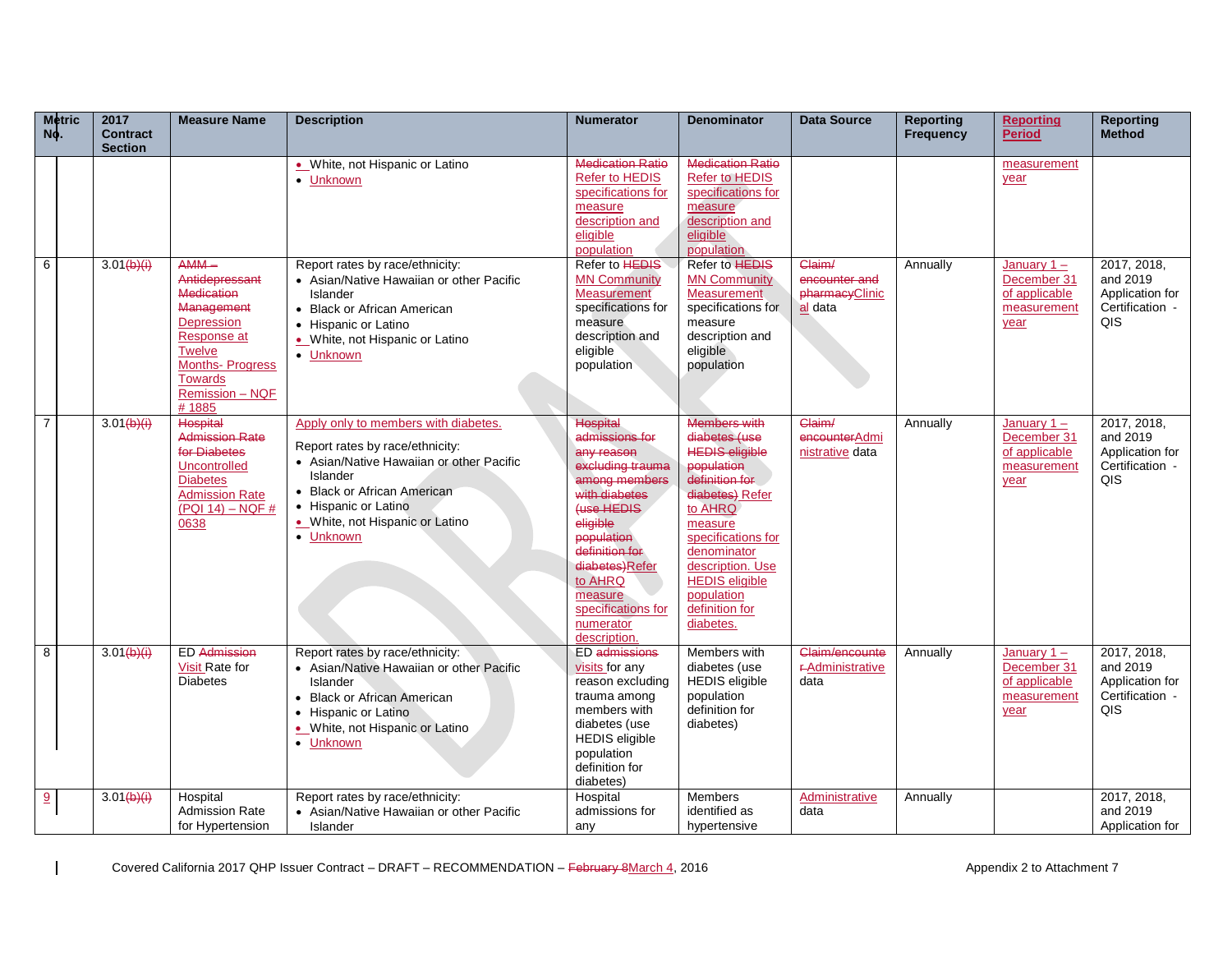| <b>Metric</b><br>No. | 2017<br><b>Contract</b><br><b>Section</b> | <b>Measure Name</b>      | <b>Description</b>                       | <b>Numerator</b>                        | <b>Denominator</b>                        | <b>Data Source</b> | <b>Reporting</b><br><b>Frequency</b> | <b>Reporting</b><br><b>Period</b> | <b>Reporting</b><br><b>Method</b> |
|----------------------|-------------------------------------------|--------------------------|------------------------------------------|-----------------------------------------|-------------------------------------------|--------------------|--------------------------------------|-----------------------------------|-----------------------------------|
|                      |                                           |                          | • Black or African American              | cardiovascular                          | (use HEDIS                                |                    |                                      |                                   | Certification -                   |
|                      |                                           |                          | • Hispanic or Latino                     | diagnosis (heart                        | eligible                                  |                    |                                      |                                   | QIS                               |
|                      |                                           |                          | • White, not Hispanic or Latino          | failure, CAD,                           | population                                |                    |                                      |                                   |                                   |
|                      |                                           |                          | • Unknown                                | stroke) $\frac{1}{2}$ or renal          | definition)                               |                    |                                      |                                   |                                   |
|                      |                                           |                          |                                          | failure comorbid                        |                                           |                    |                                      |                                   |                                   |
|                      |                                           |                          |                                          | or due to                               |                                           |                    |                                      |                                   |                                   |
|                      |                                           |                          |                                          | hypertension                            |                                           |                    |                                      |                                   |                                   |
| 10                   | 3.01                                      | <b>ED Visit Rate for</b> | Apply only to members with hypertension. | <b>ED</b> admissions                    | <b>Members</b>                            | Administrative     | Annually                             | January $1 -$                     | 2017, 2018,                       |
|                      |                                           | Hypertension             | Report rates by race/ethnicity:          | for any                                 | identified as                             | data               |                                      | December 31                       | and 2019                          |
|                      |                                           |                          | • Asian/Native Hawaiian or other Pacific | cardiovascular                          | hypertensive                              |                    |                                      | of applicable                     | <b>Application for</b>            |
|                      |                                           |                          | <b>Islander</b>                          | diagnosis (heart                        | (use HEDIS                                |                    |                                      | measurement                       | Certification -                   |
|                      |                                           |                          | • Black or African American              | failure, CAD,                           | eligible                                  |                    |                                      | year                              | QIS                               |
|                      |                                           |                          | • Hispanic or Latino                     | stroke) <sup>2</sup> or renal           | population                                |                    |                                      |                                   |                                   |
|                      |                                           |                          | . White, not Hispanic or Latino          | failure comorbid                        | definition)                               |                    |                                      |                                   |                                   |
|                      |                                           |                          | • Unknown                                | or due to<br>hypertension               |                                           |                    |                                      |                                   |                                   |
| 11                   | 3.01(b)(i)                                | <b>Hospital</b>          | Apply only to members with asthma.       | <b>Hospital</b>                         | <b>Members with</b>                       | Claim/             | Annually                             | January $1 -$                     | 2017, 2018,                       |
|                      |                                           | <b>Admission Rate</b>    |                                          | admissions for                          | asthma (use                               | encounter          |                                      | December 31                       | and 2019                          |
|                      |                                           | for                      | Report rates by race/ethnicity:          | pulmonary                               | <b>HEDIS eligible</b>                     | Administrative     |                                      | of applicable                     | Application for                   |
|                      |                                           | AsthmaAsthma in          | • Asian/Native Hawaiian or other Pacific | diagnoses                               | population for                            | data               |                                      | measurement                       | Certification -                   |
|                      |                                           | <b>Younger Adults</b>    | Islander                                 | among members                           | asthma)Refer to                           |                    |                                      | year                              | QIS                               |
|                      |                                           | <b>Admission Rate</b>    | • Black or African American              | with asthma (use                        | <b>AHRQ</b> measure                       |                    |                                      |                                   |                                   |
|                      |                                           | $($ PQI 15) – NQF#       | • Hispanic or Latino                     | <b>HEDIS eligible</b>                   | specifications for                        |                    |                                      |                                   |                                   |
|                      |                                           | 0283                     | . White, not Hispanic or Latino          | population for                          | denominator                               |                    |                                      |                                   |                                   |
|                      |                                           |                          | • Unknown                                | asthma)Refer to                         | description. Use                          |                    |                                      |                                   |                                   |
|                      |                                           |                          |                                          | AHRQ measure                            | <b>HEDIS</b> eligible                     |                    |                                      |                                   |                                   |
|                      |                                           |                          |                                          | specifications for                      | population                                |                    |                                      |                                   |                                   |
|                      |                                           |                          |                                          | numerator                               | definition for                            |                    |                                      |                                   |                                   |
|                      |                                           |                          |                                          | description.                            | asthma.                                   |                    |                                      |                                   |                                   |
| 12                   | 3.01(b)(i)                                | <b>ED Admission</b>      | Apply only to members with asthma.       | <b>ED admissions</b>                    | <b>Members with</b>                       | Claim/             | Annually                             | January $1 -$                     | 2017, 2018,                       |
|                      |                                           | Rate for                 | Report rates by race/ethnicity:          | for pulmonary                           | asthma (use                               | encounterAdmi      |                                      | December 31                       | and 2019                          |
|                      |                                           | AsthmaAsthma             | • Asian/Native Hawaiian or other Pacific | diagnoses                               | <b>HEDIS eligible</b>                     | nistrative data    |                                      | of applicable                     | Application for                   |
|                      |                                           | <b>Admission Rate</b>    | Islander                                 | among members                           | population for                            |                    |                                      | measurement                       | Certification -                   |
|                      |                                           | $(PDI 14) - NQF \#$      | • Black or African American              | with asthma (use                        | asthma) Refer to                          |                    |                                      | year                              | QIS                               |
|                      |                                           | 0728                     | • Hispanic or Latino                     | <b>HEDIS eligible</b><br>population for | <b>AHRQ</b> measure<br>specifications for |                    |                                      |                                   |                                   |
|                      |                                           |                          | • White, not Hispanic or Latino          | asthma) Refer to                        | denominator                               |                    |                                      |                                   |                                   |
|                      |                                           |                          | • Unknown                                | AHRQ measure                            | description. Use                          |                    |                                      |                                   |                                   |
|                      |                                           |                          |                                          | specifications for                      | <b>HEDIS</b> eligible                     |                    |                                      |                                   |                                   |
|                      |                                           |                          |                                          | numerator                               | population                                |                    |                                      |                                   |                                   |
|                      |                                           |                          |                                          | description.                            | definition for                            |                    |                                      |                                   |                                   |
|                      |                                           |                          |                                          |                                         | asthma.                                   |                    |                                      |                                   |                                   |

 $\frac{1}{1}$  List of applicable ICD-10 codes forthcoming for future stakeholder review and comment<br> $\frac{2}{1}$  List of applicable ICD-10 codes forthcoming for future stakeholder review and comment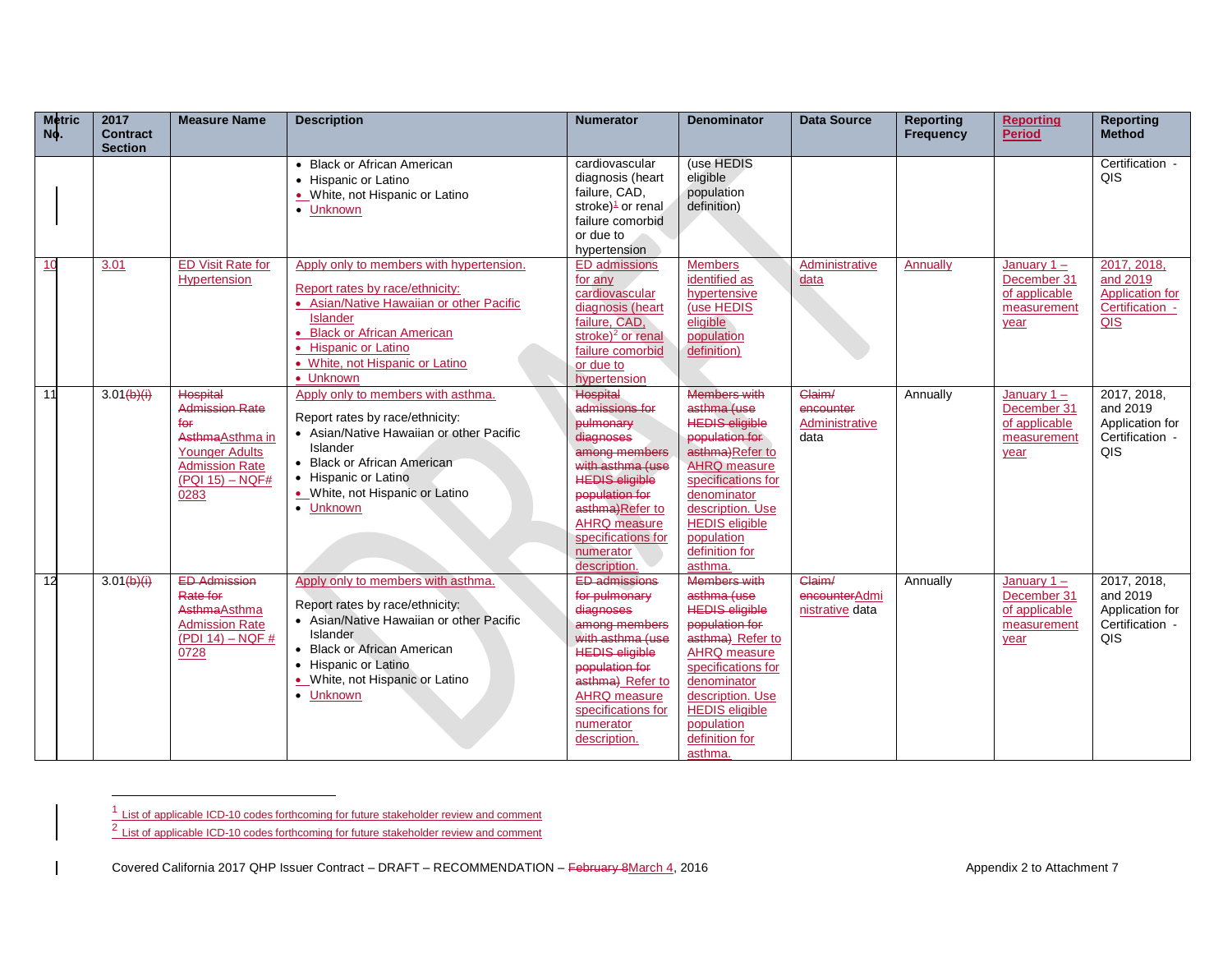| <b>Metric</b><br>No. | 2017<br><b>Contract</b><br><b>Section</b> | <b>Measure Name</b>                                                                  | <b>Description</b>                                                                                                                                                                                                                          | <b>Numerator</b>                                                                                                                                                | <b>Denominator</b>                                                                                                                                    | <b>Data Source</b>                         | <b>Reporting</b><br><b>Frequency</b> | <b>Reporting</b><br><b>Period</b>                                                                                                | <b>Reporting</b><br><b>Method</b>                                                                           |
|----------------------|-------------------------------------------|--------------------------------------------------------------------------------------|---------------------------------------------------------------------------------------------------------------------------------------------------------------------------------------------------------------------------------------------|-----------------------------------------------------------------------------------------------------------------------------------------------------------------|-------------------------------------------------------------------------------------------------------------------------------------------------------|--------------------------------------------|--------------------------------------|----------------------------------------------------------------------------------------------------------------------------------|-------------------------------------------------------------------------------------------------------------|
| 13                   | 3.01                                      | <b>Bacterial</b><br>Pneumonia<br><b>Admission Rate</b><br>$(PQI 11) - NQF #$<br>0279 | Apply only to members with asthma.<br>Report rates by race/ethnicity:<br>• Asian/Native Hawaiian or other Pacific<br><b>Islander</b><br>• Black or African American<br>• Hispanic or Latino<br>• White, not Hispanic or Latino<br>• Unknown | <b>Refer to AHRQ</b><br>measure<br>specifications for<br>numerator<br>description.                                                                              | Refer to AHRQ<br>measure<br>specifications for<br>denominator<br>description. Use<br><b>HEDIS</b> eligible<br>population<br>definition for<br>asthma. | Administrative<br>data                     | Annually                             | January $1 -$<br>December 31<br>of applicable<br>measurement<br>year                                                             | 2017, 2018,<br>and 2019<br><b>Application</b> for<br>Certification -<br>QIS                                 |
| 14                   | 3.01                                      | <b>ED Visit Rate for</b><br>Asthma                                                   | Report rates by race/ethnicity:<br>• Asian/Native Hawaiian or other Pacific<br><b>Islander</b><br>• Black or African American<br>• Hispanic or Latino<br>. White, not Hispanic or Latino<br>• Unknown                                       | <b>ED</b> admissions<br>for pulmonary<br>diagnoses<br>among members<br>with asthma (use<br><b>HEDIS</b> eligible<br>population for<br>asthma)                   | <b>Members with</b><br>asthma (use<br><b>HEDIS</b> eligible<br>population for<br>asthma).                                                             | Administrative<br>data                     | Annually                             | January $1 -$<br>December 31<br>of applicable<br>measurement<br>year                                                             | 2017, 2018,<br>and 2019<br>Application for<br>Certification -<br>QIS                                        |
| 153                  | 3.01(b)(i)                                | <b>ED</b> Admission<br>Visit Rate for<br>Depression                                  | Report rates by race/ethnicity:<br>• Asian/Native Hawaiian or other Pacific<br>Islander<br>• Black or African American<br>-Hispanic or Latino<br>• White, not Hispanic or Latino<br>• Unknown                                               | ED admissions<br>among members<br>with depression<br>(use HEDIS<br>eligible<br>population for<br>members with a<br>diagnosis of<br>major<br>depression)         | Members with a<br>diagnosis of<br>major depression<br>(use HEDIS<br>eligible<br>population)                                                           | Claim/<br>encounterAdmi<br>nistrative data | Annually                             | January $1 -$<br>December 31<br>of applicable<br>measurement<br>year                                                             | 2017, 2018,<br>and 2019<br>Application for<br>Certification -<br>QIS.                                       |
| 164                  | 4.01                                      | <b>Primary Care</b><br>Physician<br>Selection                                        | Report members by product in the health plan's<br>Covered California business with a personal<br>care physician (PCP)                                                                                                                       | Number of<br>Covered<br>California<br>members<br>enrolled during<br>the applicable<br>Plan Year who<br>have selected or<br>were assigned to<br>a PCP            | <b>Total Covered</b><br>California<br>membership<br>enrolled during<br>the applicable<br>Plan Year                                                    | Administrative<br>data                     | Quarterly                            | January $1 -$<br>December 31<br>(quarterly<br>reporting<br>periods to be<br>defined upon<br>request by<br>Covered<br>California) | 2017, 2018,<br>and 2019<br>Application for<br>Certification -<br>QIS / quarterly<br>reports as<br>requested |
| 175                  | 4.02                                      | <b>Primary Care</b><br>Payment<br><b>Strategies</b>                                  | Report the number and percentage of<br>California members attributed to providers for<br>whom a payment strategy is deployed to adopt<br>accessible, data-driven, team-based care with<br>accountability for improving triple aim metrics   | Number of<br>California<br>members<br>enrolled during<br>the applicable<br><b>Plan Year</b><br>attributed to a<br>provider with a<br>payment reform<br>strategy | <b>Total California</b><br>membership<br>enrolled during<br>the applicable<br>Plan Year                                                               | Administrative/<br>financial data          | Annually                             | January $1 -$<br>December 31<br>of applicable<br>measurement<br>year                                                             | 2017, 2018<br>and 2019<br>Application for<br>Certification -<br>QIS                                         |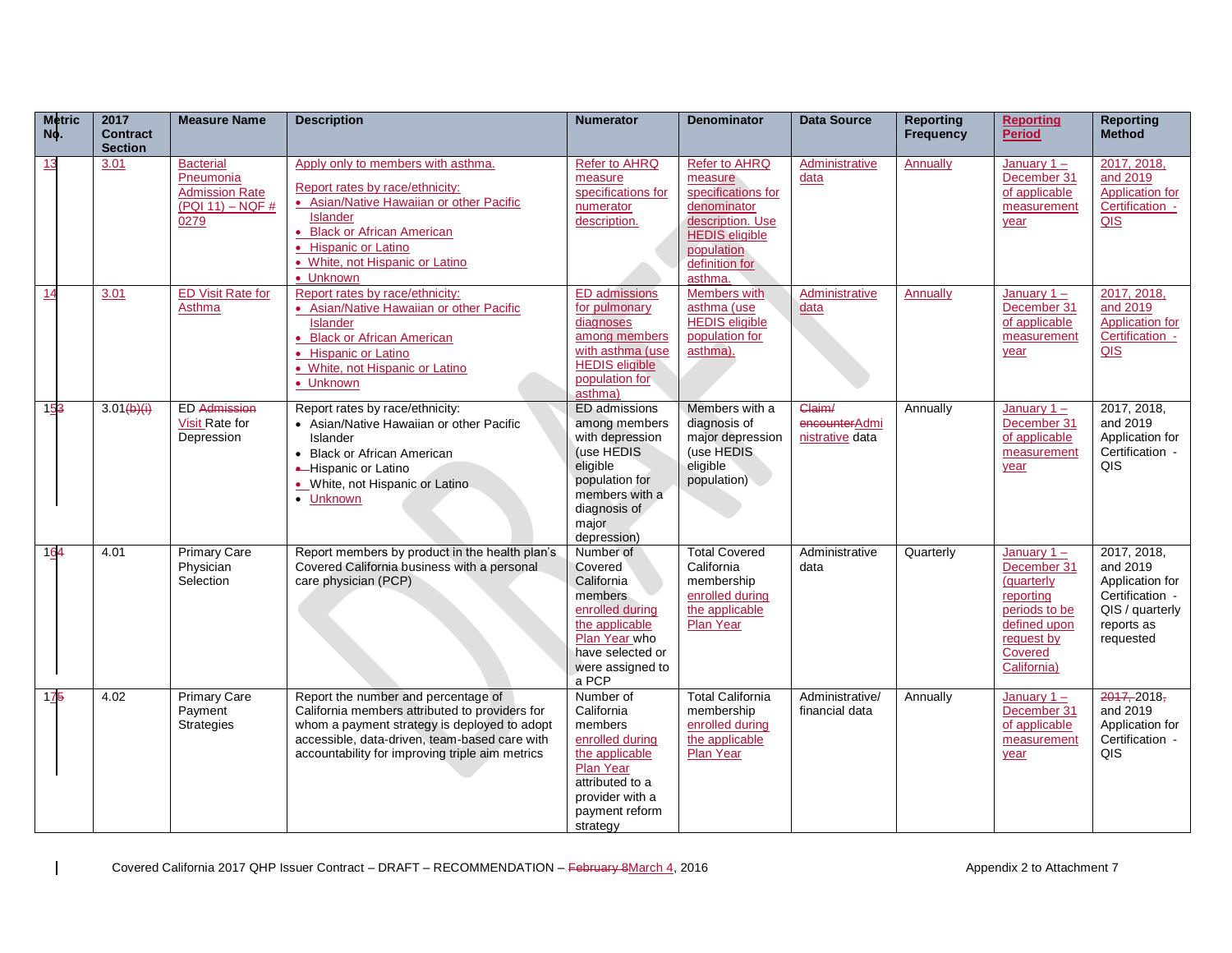| <b>Metric</b><br>No. | 2017<br><b>Contract</b><br><b>Section</b> | <b>Measure Name</b>                                 | <b>Description</b>                                                                                                                                                                                                                                | <b>Numerator</b>                                                                                                                                                    | <b>Denominator</b>                                                                                        | <b>Data Source</b>                                     | <b>Reporting</b><br><b>Frequency</b> | <b>Reporting</b><br><b>Period</b>                                    | <b>Reporting</b><br><b>Method</b>                                           |
|----------------------|-------------------------------------------|-----------------------------------------------------|---------------------------------------------------------------------------------------------------------------------------------------------------------------------------------------------------------------------------------------------------|---------------------------------------------------------------------------------------------------------------------------------------------------------------------|-----------------------------------------------------------------------------------------------------------|--------------------------------------------------------|--------------------------------------|----------------------------------------------------------------------|-----------------------------------------------------------------------------|
| 186                  | 4.02                                      | <b>Primary Care</b><br>Payment<br><b>Strategies</b> | Report the number and percentage of Covered<br>California members attributed to providers for<br>whom a payment strategy is deployed to adopt<br>accessible, data-driven, team-based care with<br>accountability for improving triple aim metrics | Number of<br>Covered<br>California<br>members<br>enrolled during<br>the applicable<br>Plan Year<br>attributed to a<br>provider with a<br>payment reform<br>strategy | <b>Total Covered</b><br>California<br>membership<br>enrolled during<br>the applicable<br><b>Plan Year</b> | Administrative/<br>financial data                      | Annually                             | January $1 -$<br>December 31<br>of applicable<br>measurement<br>year | 2017, 2018,<br>and 2019<br>Application for<br>Certification -<br>QIS        |
| 1947                 | 4.03                                      | Membership<br><b>Attributed to IHMs</b>             | Within QIS report for existing or planned<br>integrated systems of care, rReport the number<br>and percentage of California members in each<br>product who are managed under an IHM                                                               | Number of<br>California<br>members<br>enrolled during<br>the applicable<br><b>Plan Year</b><br>managed under<br>an IHM                                              | <b>Total California</b><br>membership<br>enrolled during<br>the applicable<br><b>Plan Year</b>            | Administrative/<br>financial data                      | Annually                             | January $1 -$<br>December 31<br>of applicable<br>measurement<br>year | 2017, 2018,<br>and 2019<br>Application for<br>Certification -<br>QIS        |
| 2018                 | 4.03                                      | Membership<br><b>Attributed to IHMs</b>             | Within QIS report for existing or planned<br>integrated systems of care, rReport the number<br>and percentage of Covered California members<br>in each product who are managed under an<br><b>IHM</b>                                             | Number of<br>Covered<br>California<br>members<br>enrolled during<br>the applicable<br><b>Plan Year</b><br>managed under<br>an IHM                                   | <b>Total Covered</b><br>California<br>membership<br>enrolled during<br>the applicable<br><b>Plan Year</b> | Administrative/<br>financial data                      | Annually                             | January $1 -$<br>December 31<br>of applicable<br>measurement<br>year | 2017, 2018,<br>and 2019<br>Application for<br>Certification -<br>QIS        |
| 2119                 | 5.0103                                    | Hospitals<br>reporting to<br><b>CMQCC</b>           | Report hospital participation in CMQCC                                                                                                                                                                                                            | Number of<br>network<br>hospitals<br>reporting to<br>CMQCC                                                                                                          | Total number of<br>hospitals<br>providing<br>maternity<br>services in<br>network                          | Network<br>data/CMQCC<br>participant list              | Annually                             | January $1 -$<br>December 31<br>of applicable<br>measurement<br>year | 2017, 2018,<br>and 2019<br>Application for<br>Certification -<br><b>QIS</b> |
| 2220                 | 5.0103                                    | Hospitals meeting<br>CalSIM goal for<br>C-sections  | Report hospital network performance for<br>meeting CalSIM NTSV C-Section goal                                                                                                                                                                     | Number of<br>hospitals<br>meeting CalSIM<br>qoal of NTSV C-<br>Section rate at or<br>below 23.9<br>percent                                                          | Total number of<br>hospitals<br>providing<br>maternity<br>services in<br>network                          | Network<br>data/clinical<br>data submitted<br>to CMQCC | Annually                             | January $1 -$<br>December 31<br>of applicable<br>measurement<br>year | 2017, 2018,<br>and 2019<br>Application for<br>Certification -<br>QIS        |
| 2324                 | 5.0103                                    | NTSV C-Section<br>rate for each<br>network hospital | For the plan's network of hospitals providing<br>maternity services, report each hospital name,<br>location, product network (HMO, PPO, EPO),<br>and NTSV C-Section rate                                                                          | Total number of<br>NTSV C-Section<br>deliveries                                                                                                                     | Total number of<br>NTSV deliveries                                                                        | Network<br>data/clinical<br>data submitted<br>to CMQCC | Annually                             | January $1 -$<br>December 31<br>of applicable<br>measurement<br>year | 2017, 2018,<br>and 2019<br>Application for<br>Certification -<br>QIS        |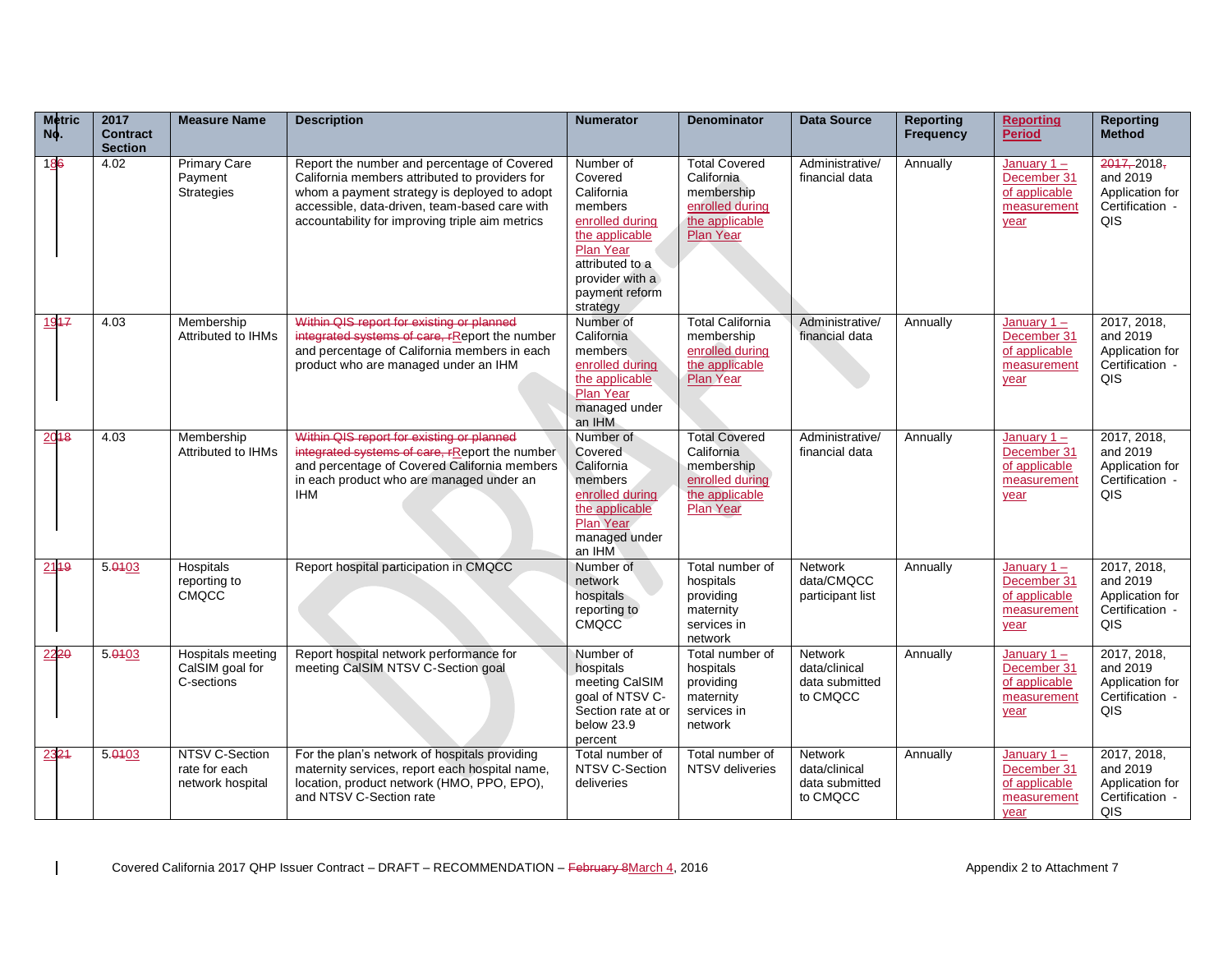| <b>Metric</b><br>No. | 2017<br><b>Contract</b><br><b>Section</b> | <b>Measure Name</b>                                                                          | <b>Description</b>                                                                                                                                                                                                                                                                                                                                                                                         | <b>Numerator</b>                                                                                                                       | <b>Denominator</b>                                                            | <b>Data Source</b>                                                                                                                                       | Reporting<br><b>Frequency</b> | <b>Reporting</b><br><b>Period</b>                                    | <b>Reporting</b><br><b>Method</b>                                           |
|----------------------|-------------------------------------------|----------------------------------------------------------------------------------------------|------------------------------------------------------------------------------------------------------------------------------------------------------------------------------------------------------------------------------------------------------------------------------------------------------------------------------------------------------------------------------------------------------------|----------------------------------------------------------------------------------------------------------------------------------------|-------------------------------------------------------------------------------|----------------------------------------------------------------------------------------------------------------------------------------------------------|-------------------------------|----------------------------------------------------------------------|-----------------------------------------------------------------------------|
| 2422                 | 5.01                                      | Payment<br>strategies for<br>maternity<br>services                                           | Report number of hospitals paid under each<br>type of payment strategy for maternity services<br>and the denominator (total number of network<br>hospitals)                                                                                                                                                                                                                                                | Number of<br>hospitals paid<br>under payment<br>strategy or each<br>payment<br>strategy                                                | Total number of<br>network<br>hospitals<br>providing<br>maternity<br>services | Network<br>data/financial<br>data                                                                                                                        | Annually                      | January $1 -$<br>December 31<br>of applicable<br>measurement<br>year | 2017, 2018,<br>and 2019<br>Application for<br>Certification -<br>QIS        |
| 23                   | 5.02                                      | Excessive<br>Anticoagulation<br>among Inpatients<br>Receiving<br><b>Warfarin (INR</b><br>5.0 | Report rate for each network hospital:<br>Anticoaqulation-associated adverse drug event<br>(ADE) caused by medical error and/or adverse<br>drug reactions<br>Rate Calculation: (Numerator / Denominator) x<br>400<br>Target-setting approach: six months historical<br>data for baseline; 25th percentile figure from<br>PfP Campaign (e.g., based on AHA/HRET<br><b>Hospital Engagement Network data)</b> | <b>All inpatients</b><br>experiencing<br>excessive (INR ><br>5.0<br>anticoagulation<br>with warfarin<br>after 24 hours of<br>admission | <b>Inpatients</b><br>receiving<br>warfarin<br>anticoagulation<br>therapy      | <b>Clinical data</b><br>(medical record<br>review, incident<br>reporting<br>systems,<br>laboratory<br>reporting<br>systems)<br>reported to<br><b>CMS</b> | Annually                      |                                                                      | 2017, 2018,<br>and 2019<br><b>Application for</b><br>Certification -<br>QIS |
| 24                   | 5.02                                      | Hypoglycemia in<br><b>Inpatients</b><br>Receiving Insulin<br>(Blood Glucose ≤<br>60.0        | Report rate for each network hospital:<br>Diabetes-related ADE in the inpatient setting<br>Rate Calculation: (Numerator / Denominator) x<br>400<br>Target-setting approach: six months historical<br>data for baseline: 25th percentile figure from<br>PfP Campaign (e.g., based on AHA/HRET<br><b>Hospital Engagement Network data)</b>                                                                   | <b>Hypoglycemia</b><br>$(+50.0)$ in<br>inpatients<br>receiving insulin<br>or other<br>hypoglycemic<br>agents                           | <b>Inpatients</b><br>receiving insulin<br>or other<br>hypoglycemic<br>agents  | <b>Clinical data</b><br>(medical record<br>review, incident<br>reporting<br>systems)<br>reported to<br><b>CMS</b>                                        | Annually                      |                                                                      | 2017, 2018,<br>and 2019<br><b>Application for</b><br>Certification -<br>QIS |
| 25                   | 5.02                                      | Opioid Adverse<br>Events (Patients<br>Treated with<br>Naloxone)                              | Report rate for each network hospital:<br>Opioid-related ADE caused by medical error<br>and/or adverse drug reactions<br>Rate Calculation: (Numerator / Denominator) x<br>100<br>Target-setting approach: six months historical<br>data for baseline; 25th percentile figure from<br>PfP Campaign (e.g., based on AHA/HRET<br>Hospital Engagement Network data)                                            | Number of<br>inpatients<br>treated with an<br>opioid who<br>received<br>naloxone                                                       | Number of<br>inpatients who<br>received an<br>opioid (top 5-10<br>prescribed) | Clinical data<br>(medical record<br>review, incident<br>reporting<br>systems.<br>pharmacy<br>reporting<br>system)<br>reported to<br><b>CMS</b>           | Annually                      | January $1 -$<br>December 31<br>of applicable<br>measurement<br>year | 2017, 2018,<br>and 2019<br>Application for<br>Certification -<br>QIS        |
| 26                   | 5.02                                      | <b>CAUTI Rate</b>                                                                            | Report rate for each network hospital:<br>CAUTI Rate - All Tracked Units - to evaluate<br>improvement                                                                                                                                                                                                                                                                                                      | Number of<br>inpatient<br>healthcare-<br>associated                                                                                    | Number of<br>inpatient<br>indwelling<br>urinary catheter                      | National<br>Healthcare<br><b>Safety Network</b><br>(NHSN) or                                                                                             | Annually                      | January $1 -$<br>December 31<br>of applicable                        | 2017, 2018,<br>and 2019<br>Application for                                  |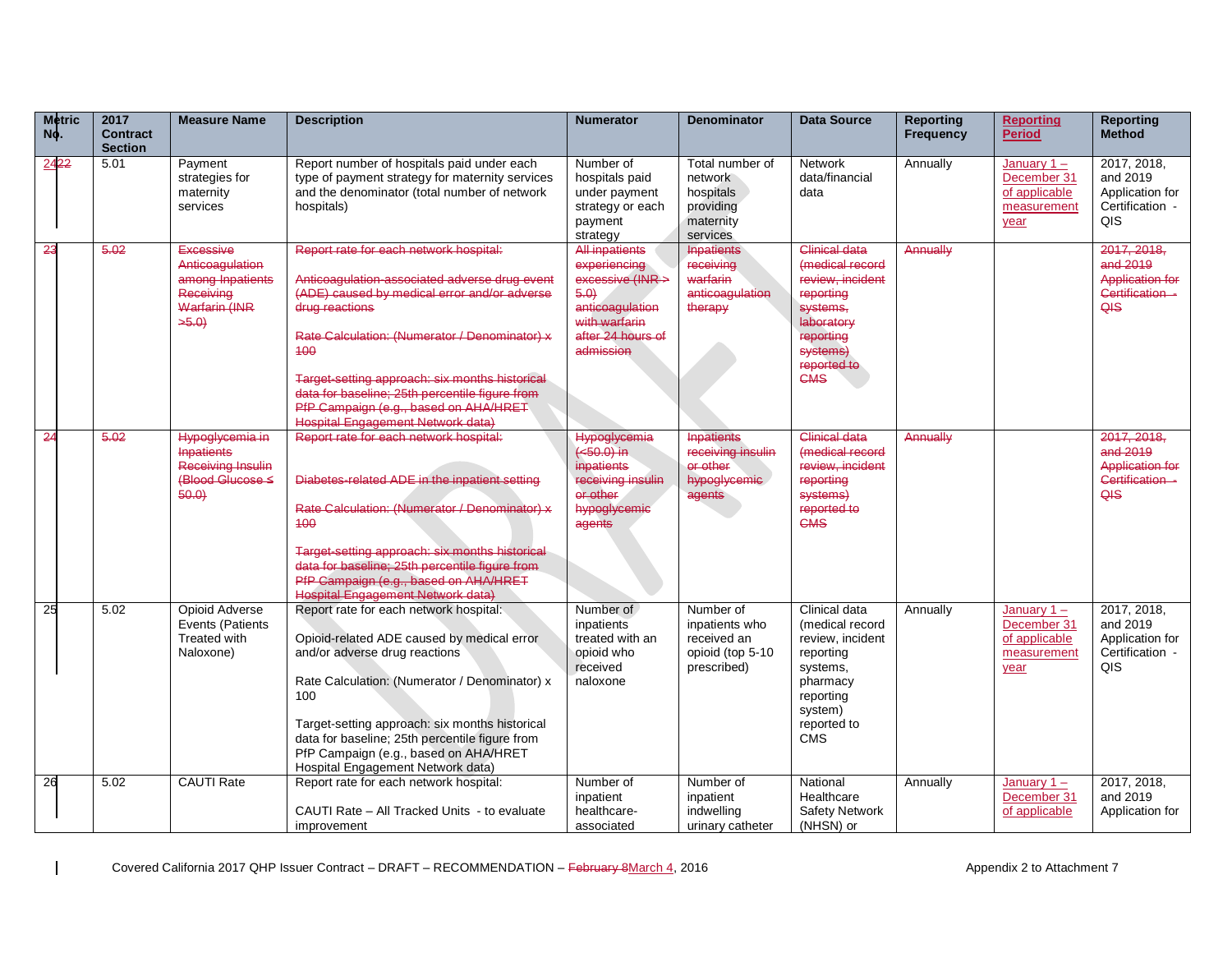| <b>Metric</b><br>No. | 2017<br><b>Contract</b><br><b>Section</b> | <b>Measure Name</b>                                 | <b>Description</b>                                                                                                                                                                                                                                                                                     | <b>Numerator</b>                                                                                           | <b>Denominator</b>                                                                                                             | <b>Data Source</b>                                                                                                                   | <b>Reporting</b><br><b>Frequency</b> | <b>Reporting</b><br><b>Period</b>                                    | <b>Reporting</b><br><b>Method</b>                                    |
|----------------------|-------------------------------------------|-----------------------------------------------------|--------------------------------------------------------------------------------------------------------------------------------------------------------------------------------------------------------------------------------------------------------------------------------------------------------|------------------------------------------------------------------------------------------------------------|--------------------------------------------------------------------------------------------------------------------------------|--------------------------------------------------------------------------------------------------------------------------------------|--------------------------------------|----------------------------------------------------------------------|----------------------------------------------------------------------|
|                      |                                           |                                                     | Rate Calculation: (Numerator / Denominator) x<br>1,000<br>Target-Setting Approach: Twelve months<br>historical data for baseline                                                                                                                                                                       | CAUTIs for all<br>tracked units                                                                            | days for all<br>tracked units                                                                                                  | Partnership for<br>Patients data<br>reported to<br><b>CMS</b>                                                                        |                                      | measurement<br>year                                                  | Certification -<br>QIS                                               |
| 27                   | 5.02                                      | <b>CAUTI SIR</b>                                    | Report rate for each network hospital:<br>CAUTI Standardized Infection Ration (SIR) -<br>All Tracked Units - Relative performance<br>Rate Calculation: Numerator / Denominator<br>Target-Setting Approach: Twelve months<br>historical data for baseline                                               | Number of<br>observed<br>inpatient<br>healthcare-<br>associated<br>CAUTIs for all<br>tracked units         | Number of<br>predicted<br>inpatient<br>healthcare-<br>associated<br>CAUTIs for all<br>tracked units<br>(determined by<br>NHSN) | NHSN or<br>Partnership for<br>Patients data<br>reported to<br><b>CMS</b>                                                             | Annually                             | January $1 -$<br>December 31<br>of applicable<br>measurement<br>year | 2017, 2018,<br>and 2019<br>Application for<br>Certification -<br>QIS |
| 28                   | 5.02                                      | <b>Urinary Catheter</b><br><b>Utilization Ratio</b> | Report rate for each network hospital:<br>Urinary Catheter Utilization Ratio - All Tracked<br>Units<br>Rate Calculation: (Numerator / Denominator) x<br>100<br>Lower ratios are generally associated with<br>better performance and may also impact the<br>CAUTI rate                                  | Number of<br>inpatient<br>indwelling<br>urinary catheter<br>days for all<br>tracked units                  | Number of<br>inpatient bed<br>days for all<br>tracked units                                                                    | NHSN or<br>Partnership for<br>Patients data<br>reported to<br><b>CMS</b>                                                             | Annually                             | January $1 -$<br>December 31<br>of applicable<br>measurement<br>year | 2017, 2018,<br>and 2019<br>Application for<br>Certification -<br>QIS |
| 29                   | 5.02                                      | <b>CLABSI Rate</b>                                  | Report rate for each network hospital:<br><b>CLABSI Rate - All Tracked Units</b><br>Rate Calculation: (Numerator / Denominator) x<br>1.000<br>Target-Setting Approach: Twelve or twenty-four<br>months historical data for baseline (various<br>possible data sources: NHSN, 2013 CHART,<br>2014 CDPH) | Number of<br>observed<br>inpatient<br>healthcare-<br>associated<br><b>CLABSIs for all</b><br>tracked units | Number of<br>inpatient central<br>line days for all<br>tracked units                                                           | NHSN,<br>California<br>Department of<br>Public Health<br>(CDPH), or<br>Partnership for<br>Patients data<br>reported to<br><b>CMS</b> | Annually                             | January $1 -$<br>December 31<br>of applicable<br>measurement<br>year | 2017, 2018,<br>and 2019<br>Application for<br>Certification -<br>QIS |
| 30                   | 5.02                                      | <b>CLABSI SIR</b>                                   | Report rate for each network hospital:<br>CLABSI SIR - All Tracked Units<br>Rate Calculation: Numerator / Denominator<br>Target-Setting Approach: Twelve months<br>historical data for baseline (various possible<br>data sources: NHSN, 2013 CHART, 2014<br>CDPH)                                     | Number of<br>observed<br>inpatient<br>CLABSIs for all<br>tracked units                                     | Number of<br>expected<br>inpatient<br>CLABSIs for all<br>tracked units<br>(determined by<br>NHSN)                              | NHSN, CDPH,<br>or Partnership<br>for Patients<br>data reported to<br><b>CMS</b>                                                      | Annually                             | January $1 -$<br>December 31<br>of applicable<br>measurement<br>year | 2017, 2018,<br>and 2019<br>Application for<br>Certification -<br>QIS |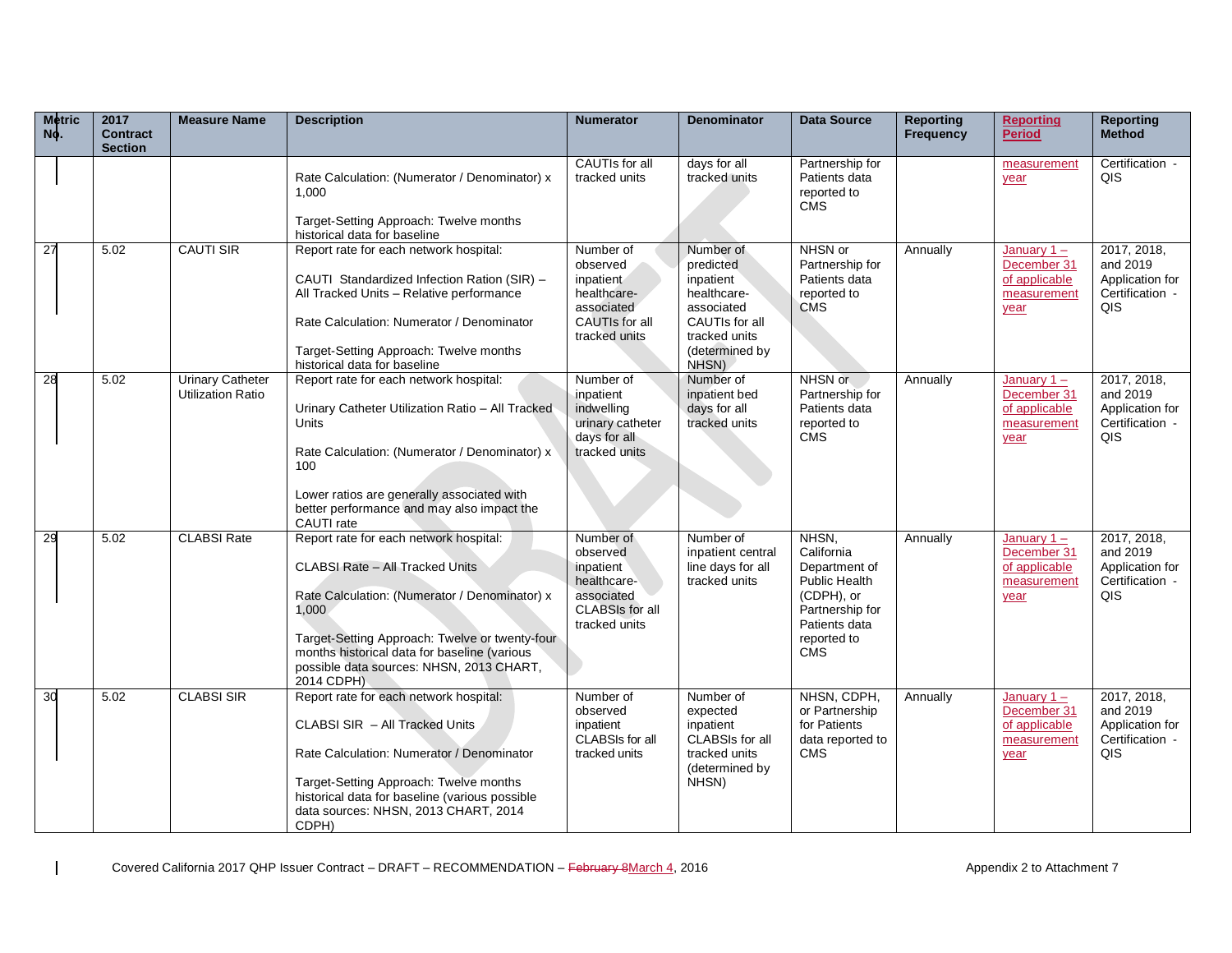| <b>Metric</b><br>No. | 2017<br><b>Contract</b><br><b>Section</b> | <b>Measure Name</b>                             | <b>Description</b>                                                                                                                                                                                                                                                                   | <b>Numerator</b>                                                                                                  | <b>Denominator</b>                                                                                         | <b>Data Source</b>                                                              | <b>Reporting</b><br><b>Frequency</b> | <b>Reporting</b><br><b>Period</b>                                    | <b>Reporting</b><br><b>Method</b>                                    |
|----------------------|-------------------------------------------|-------------------------------------------------|--------------------------------------------------------------------------------------------------------------------------------------------------------------------------------------------------------------------------------------------------------------------------------------|-------------------------------------------------------------------------------------------------------------------|------------------------------------------------------------------------------------------------------------|---------------------------------------------------------------------------------|--------------------------------------|----------------------------------------------------------------------|----------------------------------------------------------------------|
| 31                   | 5.02                                      | <b>Central Line</b><br><b>Utilization Ratio</b> | Report rate for each network hospital:<br>Central Line Utilization Ratio - All Tracked<br>Units<br>Rate Calculation: (Numerator / Denominator) x<br>100<br>Lower ratios are generally associated with<br>better performance and may also impact the<br><b>CLABSI</b> rate            | Number of<br>inpatient central<br>line days for all<br>tracked units                                              | Number of<br>inpatient bed<br>days for all<br>tracked units                                                | NHSN, CDPH,<br>or Partnership<br>for Patients<br>data reported to<br><b>CMS</b> | Annually                             | January $1 -$<br>December 31<br>of applicable<br>measurement<br>year | 2017, 2018,<br>and 2019<br>Application for<br>Certification -<br>QIS |
| 32                   | 5.02                                      | C. Diff Rate                                    | Report rate for each network hospital:<br>Lab-Identified C. Diff Rate<br>Rate Calculation: (Numerator / Denominator) x<br>1.000<br>Target-Setting Approach: Twelve months<br>historical data for baseline (various possible<br>data sources: NHSN, 2013 CHART, 2014<br>CDPH)         | Number of<br>inpatient<br>hospital-onset C.<br>diff lab identified<br>events for all<br>tracked units             | Number of<br>inpatient bed<br>days for all<br>tracked units                                                | NHSN, CDPH,<br>or Partnership<br>for Patients<br>data reported to<br><b>CMS</b> | Annually                             | January $1 -$<br>December 31<br>of applicable<br>measurement<br>year | 2017, 2018,<br>and 2019<br>Application for<br>Certification -<br>QIS |
| 33                   | 5.02                                      | C. Diff SIR                                     | Report rate for each network hospital:<br>Lab-Identified C. Diff SIR<br>Rate Calculation: Numerator / Denominator<br>Target Setting Approach: Twelve months<br>historical data for baseline (various possible<br>data sources: NHSN, 2013 CHART, 2014<br>CDPH)                       | Number of<br>observed<br>inpatient<br>hospital-onset C.<br>diff lab identified<br>events for all<br>tracked units | Number of<br>expected<br>inpatient<br>hospital-onset<br>cases of C. diff<br>for all tracked<br>units       | NHSN, CDPH,<br>or Partnership<br>for Patients<br>data reported to<br><b>CMS</b> | Annually                             | January $1 -$<br>December 31<br>of applicable<br>measurement<br>year | 2017, 2018,<br>and 2019<br>Application for<br>Certification -<br>QIS |
| 34                   | 5.02                                      | <b>SSI-Colon Rate</b>                           | Report rate for each network hospital:<br>Colon Surgery SSI Rate<br>Rate Calculation: (Numerator / Denominator) x<br>100<br>Target-Setting Approach: Twelve or twenty-four<br>months historical data for baseline (various<br>possible data sources: NHSN, 2013 CHART,<br>2014 CDPH) | Number of SSIs<br>related to colon<br>surgeries (based<br>on NHSN<br>definition)                                  | Inpatients having<br>the colon<br>procedures<br>included in the<br>NHSN operative<br>procedure<br>category | NHSN, CDPH,<br>or Partnership<br>for Patients<br>data reported to<br><b>CMS</b> | Annually                             | January $1 -$<br>December 31<br>of applicable<br>measurement<br>year | 2017, 2018,<br>and 2019<br>Application for<br>Certification -<br>QIS |
| 35                   | 5.02                                      | SSI-Colon SIR                                   | Report rate for each network hospital:<br>Colon Surgery SSI SIR                                                                                                                                                                                                                      | Number of<br>observed SSIs<br>for colon<br>surgeries (based                                                       | Number of<br>predicted SSIs<br>for colon<br>surgeries                                                      | NHSN, CDPH,<br>or Partnership<br>for Patients                                   | Annually                             | January $1 -$<br>December 31<br>of applicable                        | 2017, 2018,<br>and 2019<br>Application for                           |